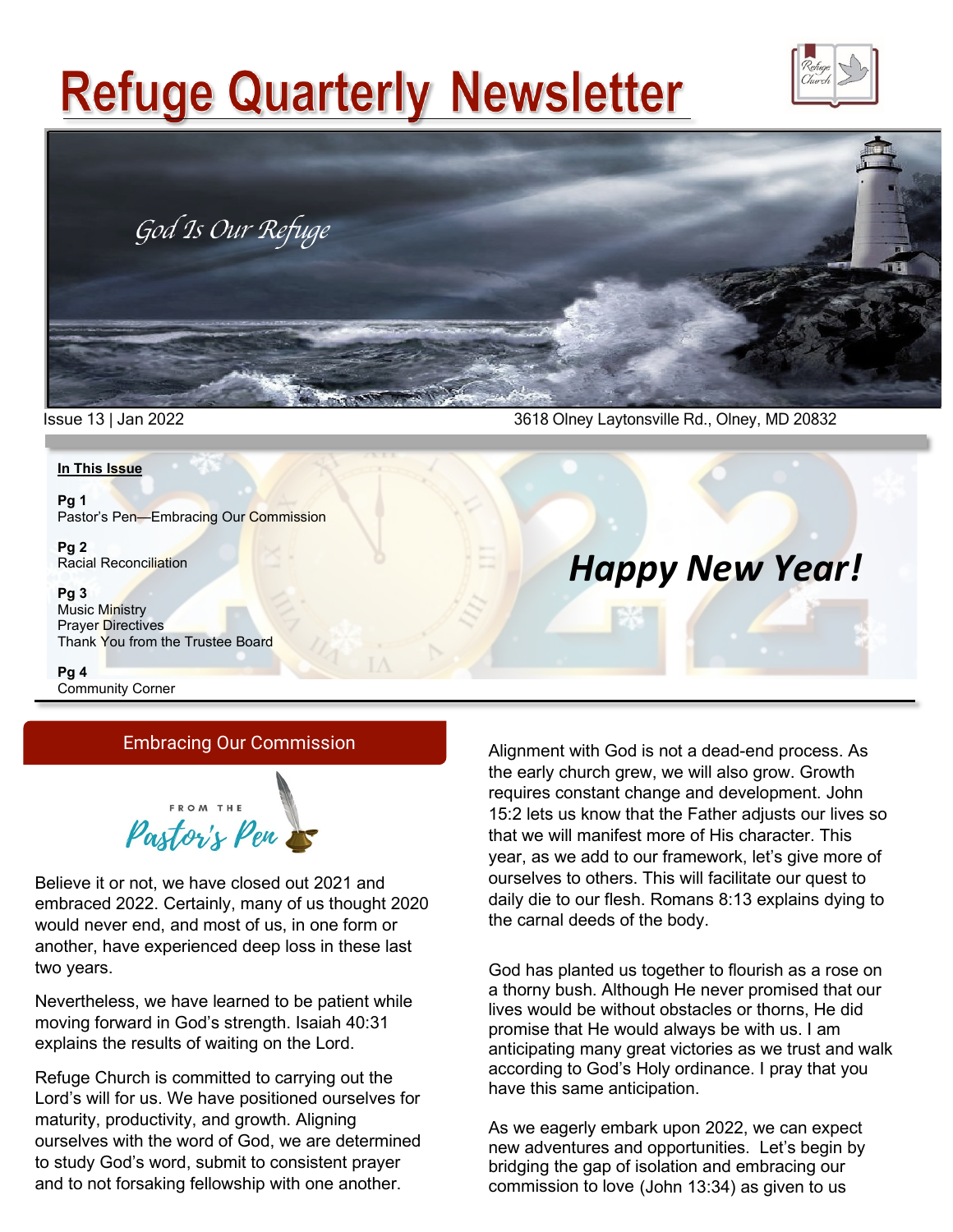by Jesus. Our objective is to let as many people as possible get a personal view of God's love that's embodied in each one of us.

Romans 5:5 says that God's love is in our hearts. God, by His sovereign power, is moving us forward into His design for our assembly. Let us embrace His Word, His Will, and one another as His next chapter for us unfolds.

Much Love, Pastor Orlando D Edwards

# Racial Reconciliation

It's easy to become discouraged when we hear the news of police shootings and killings of unarmed Black citizens or see that the law is not applied judiciously based on one's skin color.

**News flash!** The issue of racial reconciliation has been completed by the work of the cross. "How is that possible" you ask? Well, it falls under the category of "It Is Finished." Christ has raised us up together and made us sit together.

There is only one race, the human race and God sent his Son to die for all members of the human race. This included everyone who was without Christ, strangers from the covenant of promises, having no hope and without God in the world, whether Jew or Gentile, enslaved or slave holder.

We have all been brought near by the blood of Christ. This blood was greater than Slavery or the Holocaust. And not only did He preach peace, He himself is our peace. Because of the awesome grace of God, we all have access by one Spirit to the Father. This is why we can have hope today!

This gift of reconciliation is now available to every believer. All we must do is exercise this gift. If this sounds too simple to be true, well, that's a matter of believing. The harder issue is how to make practical application of this truth.

We first start by making the Word of God the priority over our ethnicity. Black is beautiful but only when it is aligned with the Word of God. Whiteness can never be supreme. God alone owns supremacy.

The call to join the Church is not a call to lay down your culture or ethnicity. The call is to bring your culture and ethnicity under the dominion of Christ.

When we promote our skin color over the work of the cross, we become guilty of idolatry. The construct of race came out of a desire to make one group superior to everyone else.

*"It was argued that the Negro was inferior by nature because of Noah's curse upon the children of Ham—The greatest blasphemy of the whole ugly process was that the white man ended up making God his partner in the exploitation of the Negro." --- Dr. Martin Luther King, Jr.*

Google **Jesus** then search images and you will see what Dr. King meant. Racism has even co-opted God.

If the Church had allowed the Word of God to be all sufficient in addressing the issue of racism, we would not have a black church or a white church.

If the Church had decided to follow the Word of God and **not the culture**, we would be the model for the world, instead we allowed the world to be the role model to the Church.

Imagine if in addition to chattel slavery, one of the most miserable and wretched conditions on earth, we were without hope and without God in this world. Even though we may have had a desire for a better life and a blissful existence, there was no real hope or confident expectation of one.

The blood of Christ gave us a home. The blood of Christ is the flag and color under which we all stand. The blood of Christ took those who were once strangers and made them family. For this we can rejoice!

**<sup>11</sup>** Therefore remember that you, **once Gentiles in the flesh**—who are called Uncircumcision by what is called the Circumcision made in the flesh by hands— **<sup>12</sup>** that at that time you were without Christ, being aliens from the commonwealth of Israel and strangers from the covenants of promise, having no hope and without God in the world. **<sup>13</sup>** But now in Christ Jesus you who once were far off have been brought near by the blood of Christ. *(Eph. 2:11-13)*

Let's make full use of the gift that has been given to us by making practical application. "By this all will know that you are My disciples, if you have love for one another." *(John 13:35)*

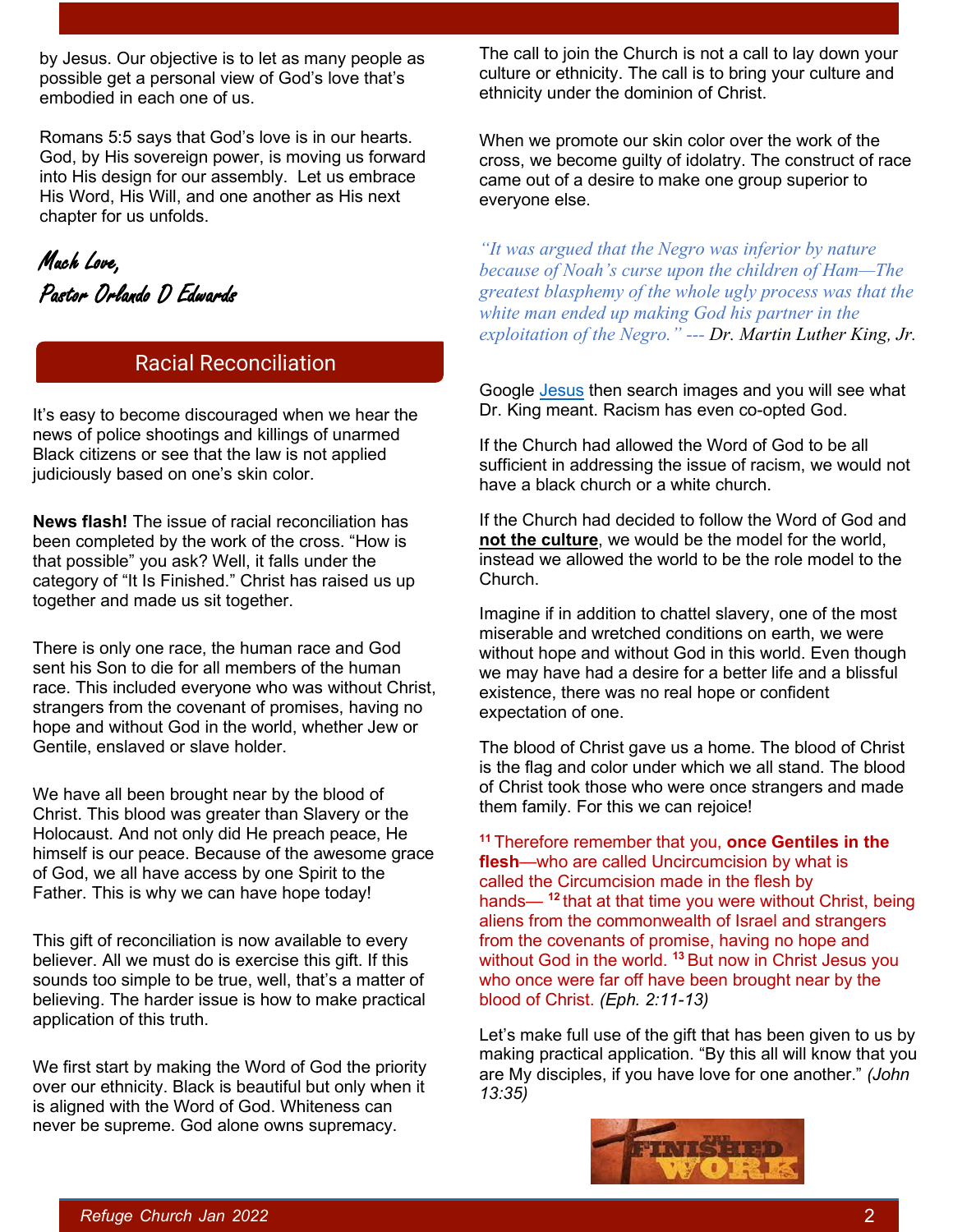



The Refuge leadership has asked that we pray about the following issues for the first quarter of the year:

### **January - Selflessness (1 Cor.13: 4-7)**

- Our Time
- Our Money
- Our Service

### **February - Physical/Spiritual Health (3 John 1:2)**

- Studying the Word
- Eating healthier
- Exercising consistently

### **March - Vision (Proverbs 29:18)**

- Reduce worldly media influences
- Increase and embrace the influence of Christ
- Reduce idle conversations and increase Godly conversation

### THANK YOU!

A big THANK YOU from the Trustee Board! We are grateful for your continued moral and financial support. Despite all we have been through, God is still God, and His word is true. He will never leave or forsake us. Praise God, we are still able to go forward.

Some of our improvements in 2021 include:

- Renovation of the Men and Women's bathrooms
- A new bathroom built in the Fellowship Hall
- Upgraded plumbing system
- We rebuilt the rear ramp
- New and improved front steps

And there's more to come! We could not do these upgrades and repairs without your help and support!

**Thank you for your commitment and trust!** We love and appreciate you.



# *Re-Centering*

### As It Is (In Heaven) *Words and Music by Joel Houston & Ben Fielding*

Whether now or then, death is not my end. I know heaven waits for me. Though the road seems long, I'll never walk alone. I've got all I need to sing! Should I suffer long, this is not my home. I know heaven waits for me Though the night is dark, Heaven **owns** my heart. I've got all I need to sing.

So, I will sing like I will there - in the fearless light of glory Where the darkness cannot find me, and Your face is all I see I will sing like a man with no sickness in my body Like no prison walls can hold me, I will sing like I am free

I know You love me, I know You found me, I know You saved me and Your grace will never fail me. And while I'm waiting, I'm not waiting I know heaven lives in me.

We'll sing holy, holy. The earth cries holy As it is in heaven, so let it be!

If the words of this song are comforting, read Philippians, Chapter 3. Philippians 3 exhorts us to focus more on our relationship with Christ than our current circumstances. Regardless of our circumstances, we've got all we need to sing. Our confidence and hope is not in our flesh, but in our relationship with Christ. We, too, can '*know He loves us, know He found us, know He saved us and His grace will never fail us.'* Hallelujah and Amen!

*"Brethren, I count not myself to have apprehended: but this one thing I do, forgetting those things which are behind, and reaching forth unto those things which are before, I press toward the mark for the prize of the high calling of God in Christ Jesus. Phil 3:13-14*

## Deacon Raphael, Trustee Chair